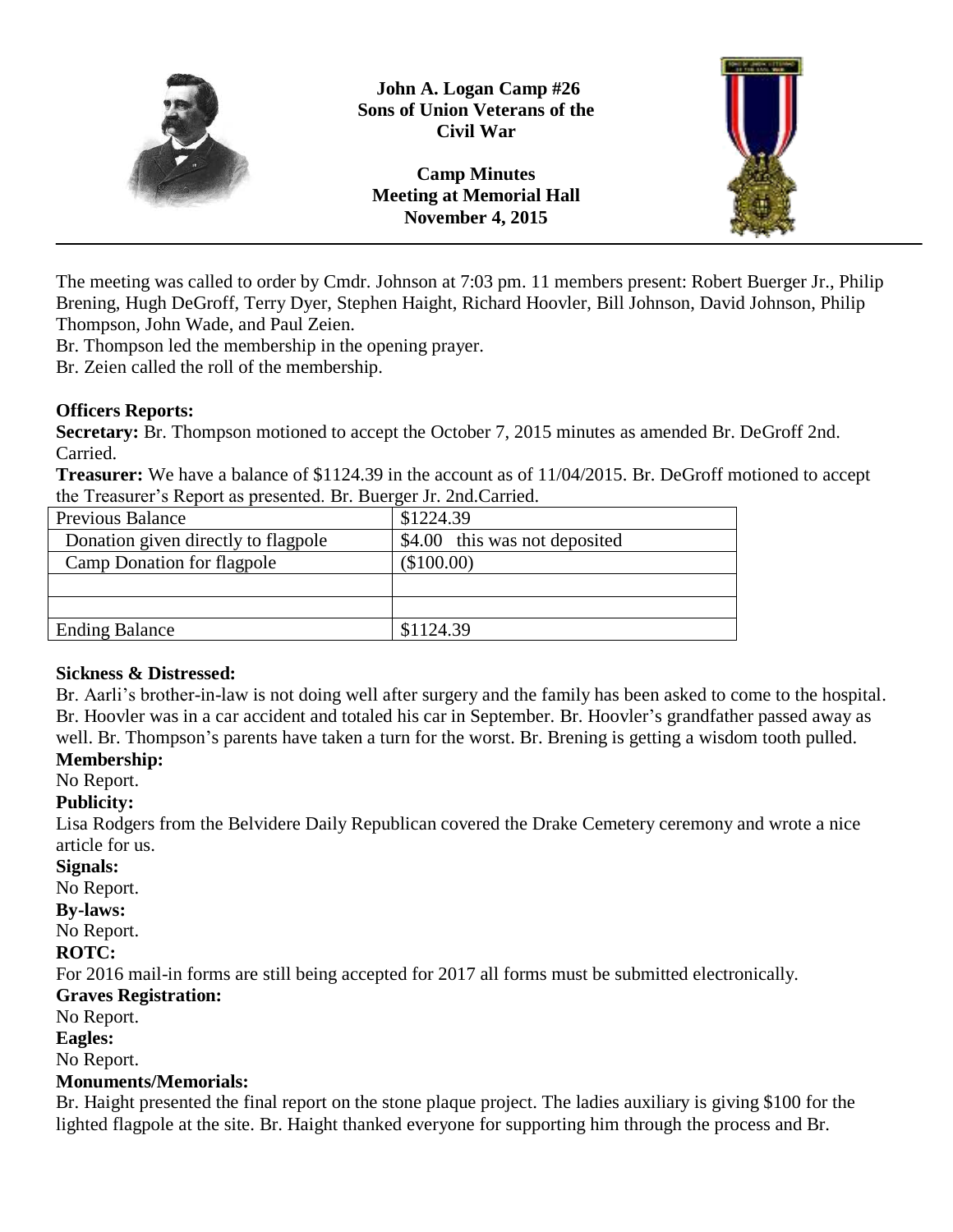# **John A. Logan Camp #26 Sons of Union Veterans of the Civil War**

Thompson for helping with the insurance aspect of the project. The Rockford Police are still investigating the accident.

**Welfare:**

## No Report.

#### **Communications:**

Cmdr. Johnson mentioned that there is an upcoming Veteran's stand down where the homeless veterans can get Breakfast, lunch, clothing, sleeping bags, etc. Cmdr. Johnson reminded everyone that the Veterans Association Dinner is up-coming. Cmdr. Johnson also informed the membership about the impending move of the Veteran's Drop-in Center.

#### **Old Business:**

Mid Term Encampment is 10/31/2015 in Peoria was reported on by Cmdr. Johnson.

#### **New Business:**

Br. Johnson stated that the 2016 Encampment Medals will be in prior to Thanksgiving. Br. Dyer told the membership that the ladies auxiliary is looking for socks to be donated to veteran's centers and they will be donating cookies as well. Br. Dyer reminded the member ship that the Quad dinner will be 1/23/16 in Elmhurst. The Spring Encampment will be in Sycamore sponsored by Dutton Camp on May  $21<sup>st</sup>$ , 2016. The next 2016 National Encampment Meeting will be December  $5<sup>th</sup>$  in Marengo at the McDonalds.

#### **Patriotic Instructor:**

Br. Haight reported on the history of Thanksgiving in the US. He gave a very informative timeline associated with this holiday.

#### **SVR:**

No Report.

7:55 Br. Hoovler motioned to recess while Br. Zeien and the Council of Administration verified the process for officer elections. Br. Buerger Jr.  $2<sup>nd</sup>$  Carried.

8:01 Br. Hoovler motioned to return from recess Br. Haight  $2<sup>nd</sup>$  Carried.

Br. Zeien presented the slate and explained there was one contested office. Br. DeGroff and Br. Aarli both submitted their names as candidates for Camp Commander. A paper election was given and Br. Zeien and the Council of Administration tallied the votes. Br. DeGroff 6 votes, Br. Aarli 5 votes. Br. DeGroff was announced as the winner.

Br. Zeien announced the remaining slate and no further nominations were given from the floor. They were as follows:

SVC – Br. Richard Hoovler JVC – Br. Philip Brening Sec – Paul T. Zeien Jr. Treas. – Br. Bill Johnson Council 1 – Br. Dyer

Council 2 – Br. D. Johnson

Council 3 – Br. Thompson

Br. Haight motioned to elect the remaining slate by acclimation. Br. DeGroff  $2<sup>nd</sup>$ . Carried. The installation of officers will be done at the December meeting with Br. Dyer as the installing officer. There

will be a holiday dinner prior to the meeting and installation. Details TBD.